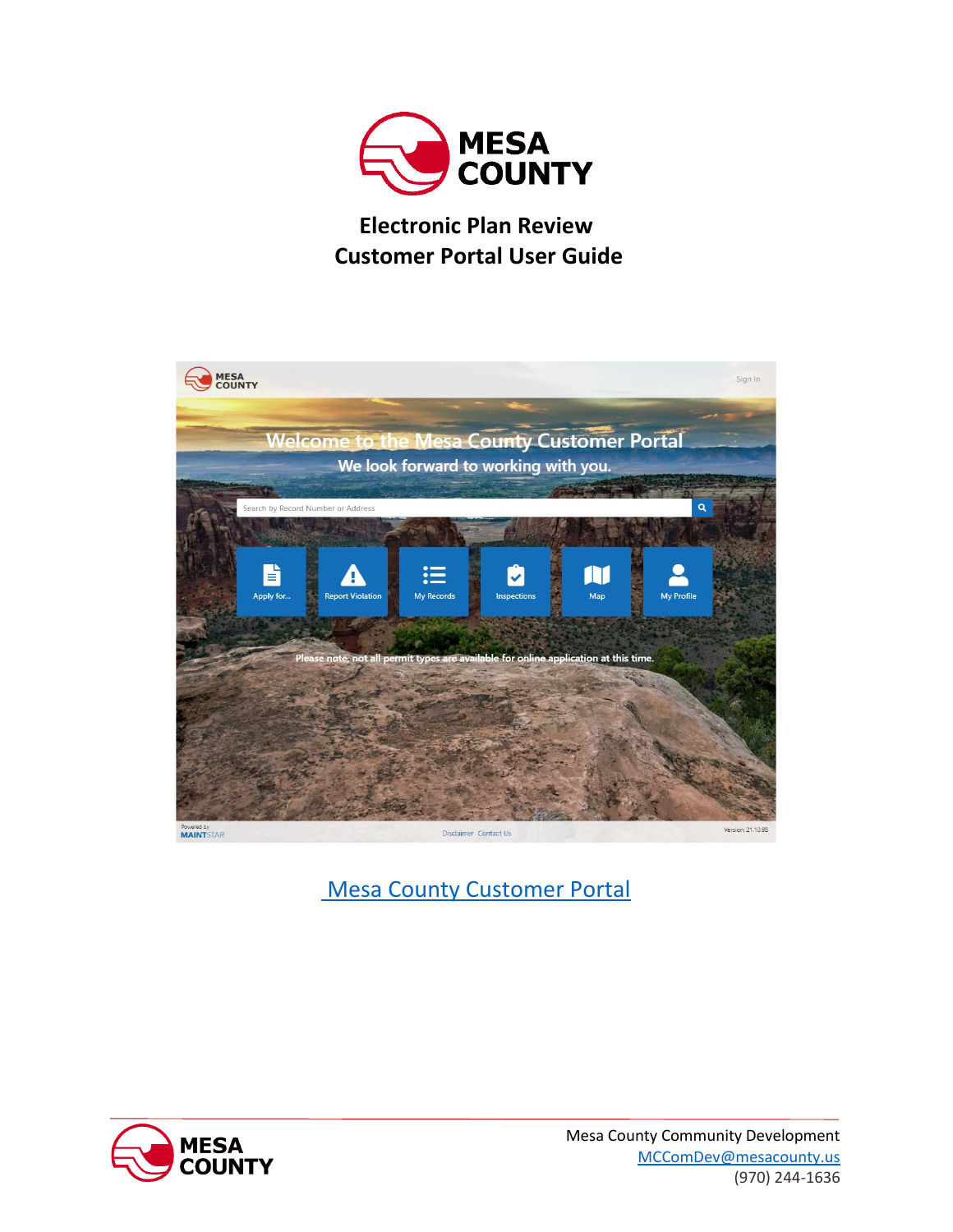## Set up a portal account:



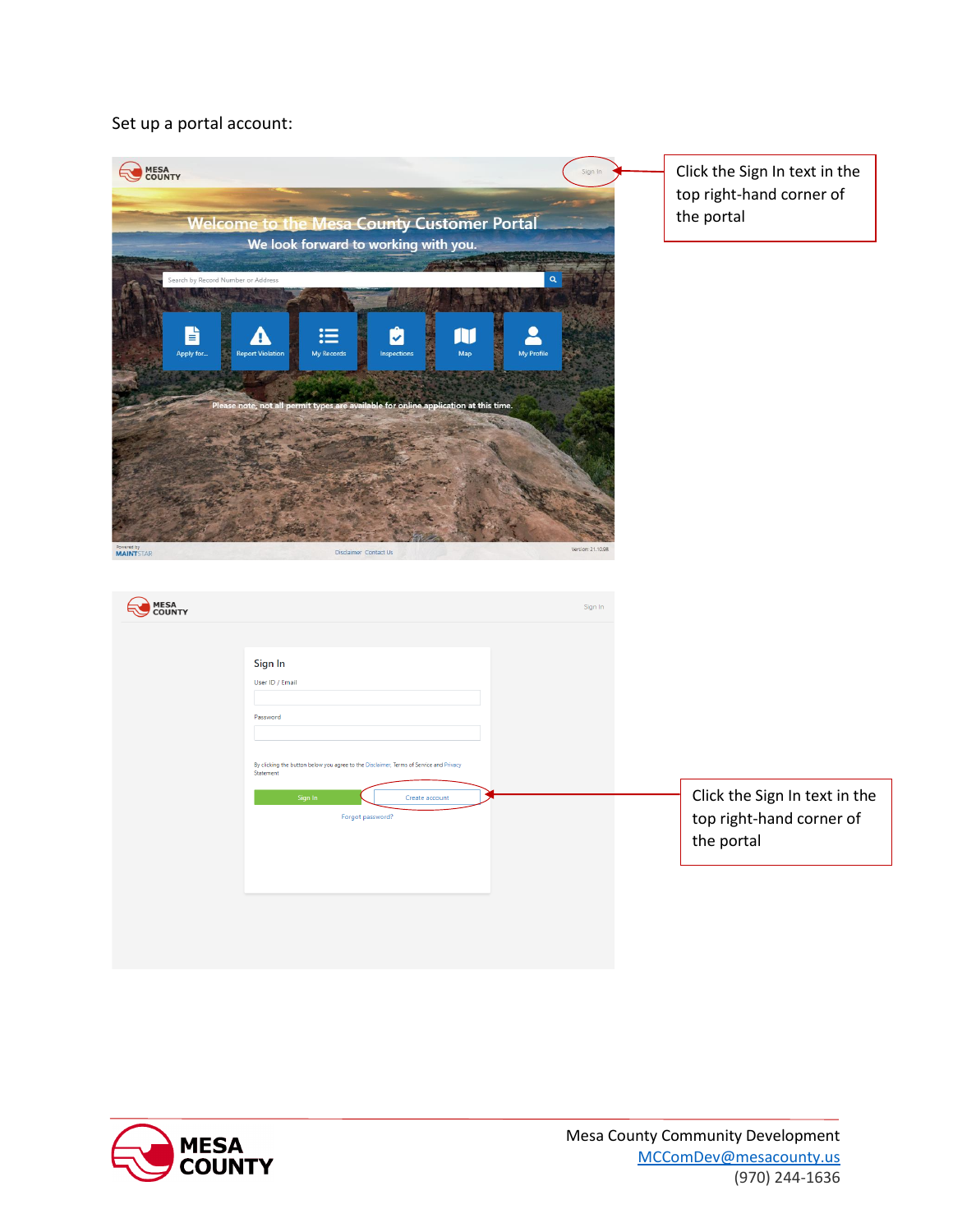| <b>MESA<br/>COUNTY</b>                                                                                                                                                                                                                                                                                                    |                                                                                                                                | Sign In |          |                                                                          |
|---------------------------------------------------------------------------------------------------------------------------------------------------------------------------------------------------------------------------------------------------------------------------------------------------------------------------|--------------------------------------------------------------------------------------------------------------------------------|---------|----------|--------------------------------------------------------------------------|
| $\bigstar$ Back<br>Register<br>First Name (required)<br>First<br>User ID (required)<br>$\checkmark$<br>First.Last<br>Password (required)<br>$\checkmark$<br><br>Minimum length: 4<br>Phone<br>555-555-5555<br>Captcha<br>G<br>$\mathbf{X}^I\mathbf{X}$<br>$\mathbf{3}$<br>Captcha value (required)<br>I3Y1XXJ<br>Register | Last Name (required)<br>Last<br>Email (required)<br>✓<br>first.last@email.com<br>Password Repeat (required)<br>✓<br><br>Cancel |         | complete | Complete all fields as<br>required and click the<br>Register button when |

## **NOTE:** THIS STEP IS OPTIONAL AND NOT REQUIRED TO BE COMPLETED TO APPLY FOR A PROJECT OR PERMIT

| <b>MESA</b><br><b>COUNTY</b>                  |                                                                                           |                   |   | First.Last Sign Out |
|-----------------------------------------------|-------------------------------------------------------------------------------------------|-------------------|---|---------------------|
| <b>Report Violation</b><br>Apply              | My Records<br>My Inspections                                                              | My Profile<br>Map | Q |                     |
| Congratulations! Your new account is created. | In order to submit applications or request inspections we need to validate your account   |                   |   |                     |
| <b>Credentials</b>                            |                                                                                           |                   |   |                     |
| <b>Contractor Application</b>                 | To apply for a City of Grand Junction Contractors License.                                |                   |   |                     |
|                                               |                                                                                           |                   |   |                     |
| <b>Owner Registration</b>                     |                                                                                           |                   |   |                     |
|                                               |                                                                                           |                   |   |                     |
|                                               | If you would like to register as a City of Grand Junction Licensed Contractor or are      |                   |   |                     |
| Contractor Application button.                | currently a licensed contractor you may link your license to your account by clicking the |                   |   |                     |
|                                               | You may link your property to your account by clicking on the Owner Registration button.  |                   |   |                     |
| Inspection User Guide.                        | Note: Additional information on Credentials is available in the Permitting Application &  |                   |   |                     |

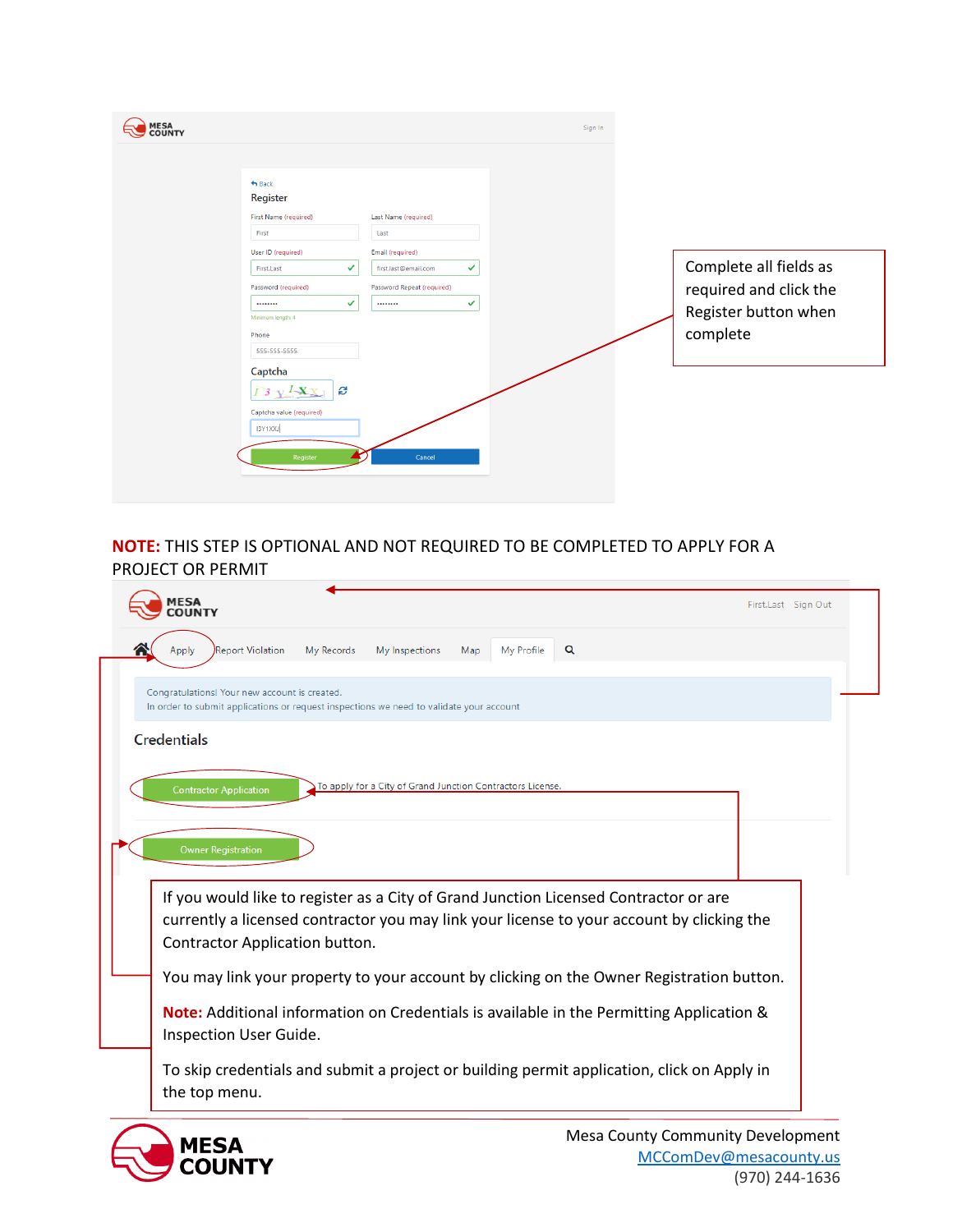| <b>MESA<br/>COUNTY</b>                                                              | First.Last Sign Out                                                           |
|-------------------------------------------------------------------------------------|-------------------------------------------------------------------------------|
| <b>Report Violation</b><br>My Records<br>My Inspections<br>Apply<br>Map             | Q<br>My Profile                                                               |
| Apply for                                                                           |                                                                               |
| Apply for a Building, Construction Stormwater, Driveway or ROW Permit<br>Permitting |                                                                               |
| Submit a request for a new Planning project or DIA<br>Planning                      |                                                                               |
| Request for a new inspection<br>New Inspection                                      | Click the green Planning button to begin<br>your planning project application |

| <b>MESA</b><br><b>COUNTY</b>                                                                                                                                                                                                                                                                                                                                               | First.Last Sign Out                                                                                                                                           |
|----------------------------------------------------------------------------------------------------------------------------------------------------------------------------------------------------------------------------------------------------------------------------------------------------------------------------------------------------------------------------|---------------------------------------------------------------------------------------------------------------------------------------------------------------|
| <b>Report Violation</b><br>My Records<br>Apply<br>My Inspections<br>Map                                                                                                                                                                                                                                                                                                    | Q<br>My Profile                                                                                                                                               |
| I'd like to apply for a Planning<br>Select Type (required)<br>Please select type of you application here<br>Location<br>or<br>Specify Address or Parcel number of your property<br>Add Additional Address/Parcel<br><b>Contacts</b><br>Here you can specify addition contacts involved in you case<br><b>Add Additional Contact</b><br>Description <sup>O</sup> (required) | Parcel<br>Click on the drop-down arrow to select<br>the type of project you would like to<br>apply for.<br>The form will change based on the<br>project type. |
| Project Name <sup>?</sup><br><b>Attachments</b><br>Add Attachment<br>Continue                                                                                                                                                                                                                                                                                              | Clear                                                                                                                                                         |

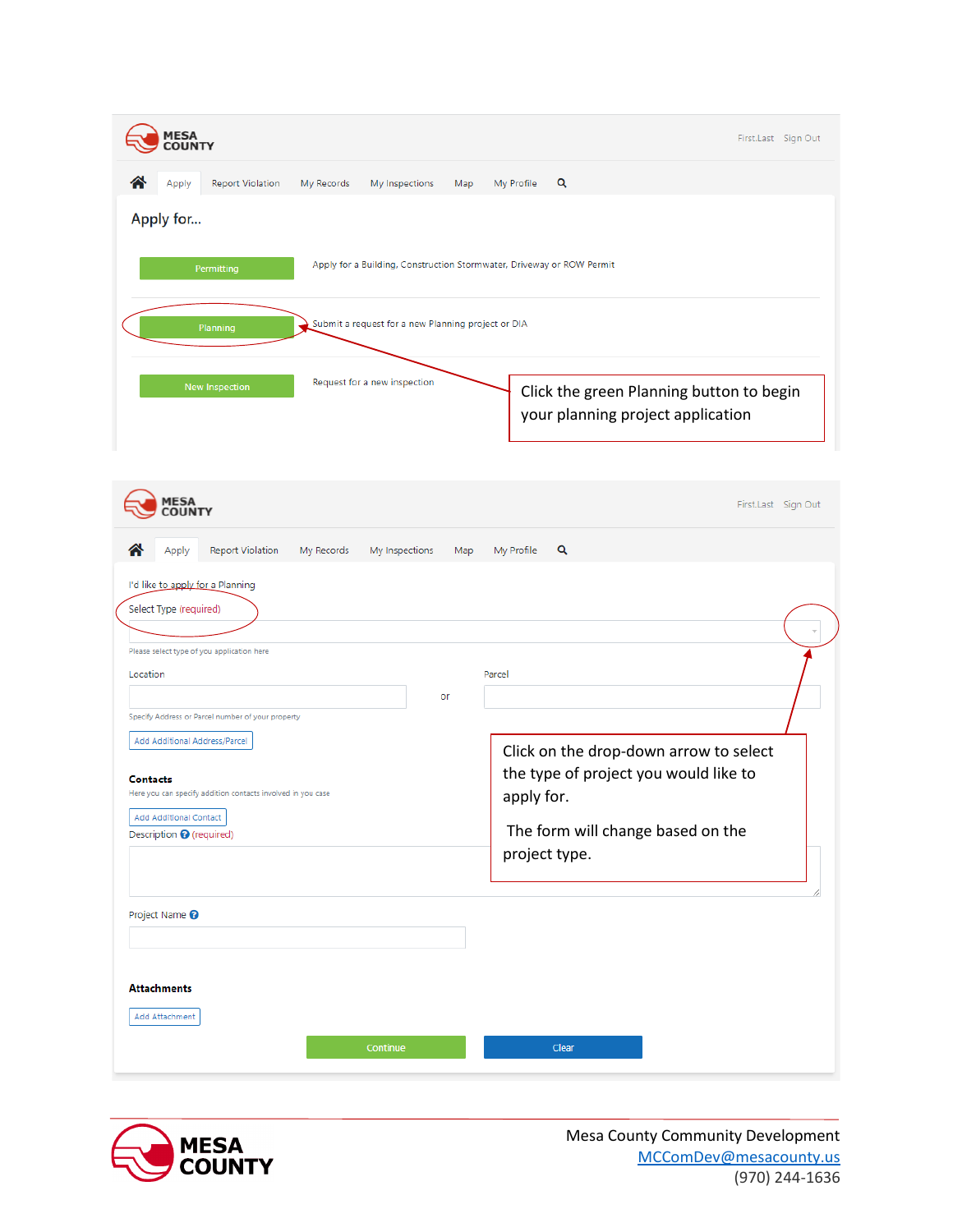|                                                                                                                                                                                                              | First.Last Sign Out                                                                                                                                       |
|--------------------------------------------------------------------------------------------------------------------------------------------------------------------------------------------------------------|-----------------------------------------------------------------------------------------------------------------------------------------------------------|
| <b>Report Violation</b><br>My Records<br>Apply<br>My Inspections                                                                                                                                             | Q<br>My Profile<br>Map                                                                                                                                    |
| I'd like to apply for a Planning<br>Select Type (required)<br>Minor Subdivision<br>Please select type of you application here<br>Lecation<br>or<br>1234<br>Specify Address or Parcel number of your property | Parcel                                                                                                                                                    |
| Add Additional Address/Parcel<br>Contacts<br>Here you can specify addition contacts involved in you case<br>Add Additional Contact<br>Description <sup>O</sup> (required)                                    | Begin typing the property address in the<br>Location field to reveal a drop down of<br>potential address. Select the correct address<br>for your project. |
| Project Name <sup>0</sup>                                                                                                                                                                                    | For parcels without an address, you may enter<br>the parcel number into the Parcel field.                                                                 |
| <b>Attachments</b><br>Add Attachment<br>your application.                                                                                                                                                    | For projects that include more than one parcel, click the Add<br>Additional Address/ Parcel button to include more parcels in                             |

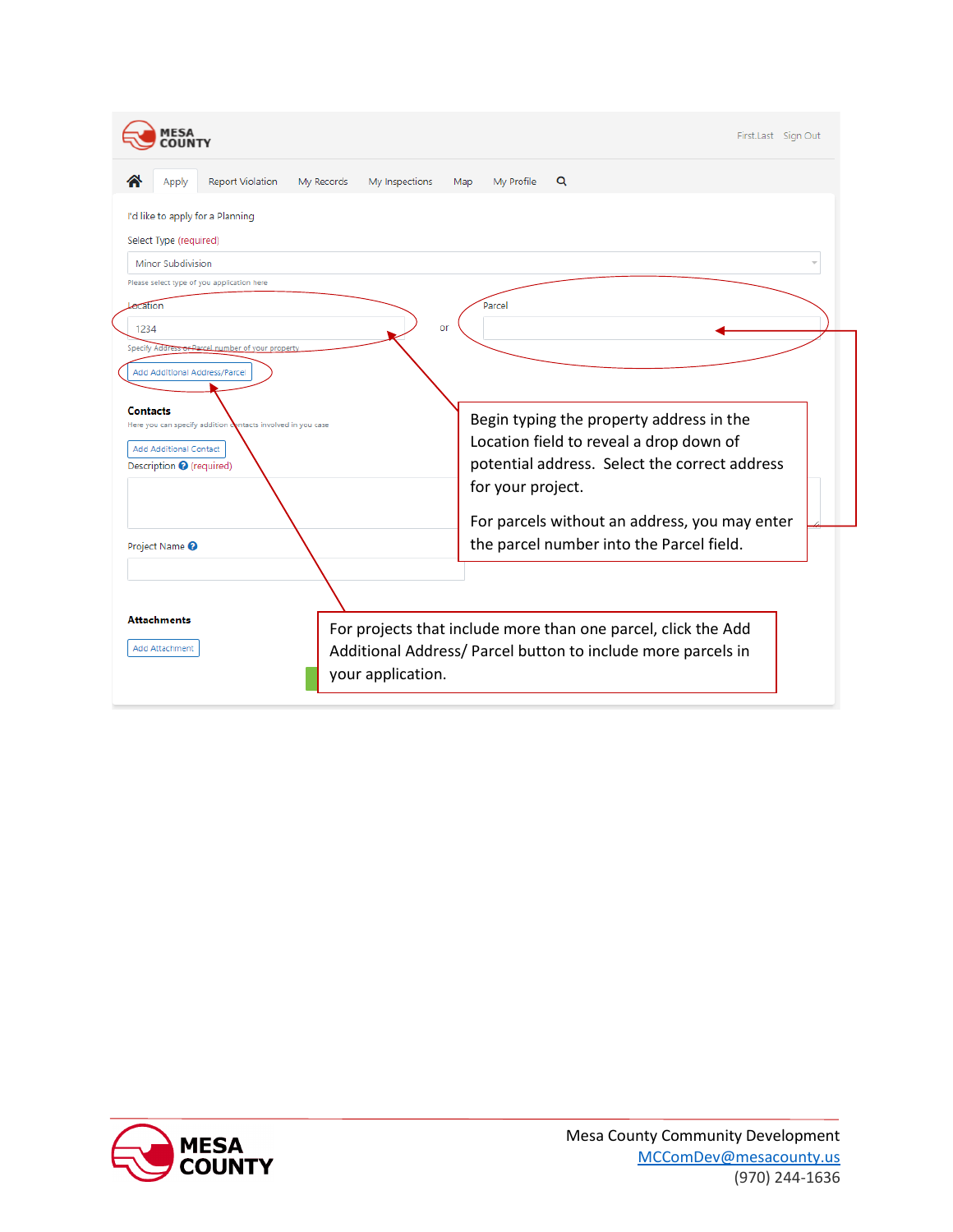|                                                                                                               | First.Last Sign Out                                                                                                                        |
|---------------------------------------------------------------------------------------------------------------|--------------------------------------------------------------------------------------------------------------------------------------------|
| <b>Report Violation</b><br>My Records<br>My Inspections<br>Apply                                              | Q<br>My Profile<br>Map                                                                                                                     |
| I'd like to apply for a Planning                                                                              |                                                                                                                                            |
| Select Type (required)                                                                                        |                                                                                                                                            |
| Minor Subdivision                                                                                             |                                                                                                                                            |
| Please select type of you application here                                                                    |                                                                                                                                            |
| Location                                                                                                      | Parcel                                                                                                                                     |
| 1234                                                                                                          | or                                                                                                                                         |
| Specify Address or Parcel number of your property                                                             |                                                                                                                                            |
| Add Additional Address/Parcel                                                                                 | Add any contacts that will be associated with your                                                                                         |
|                                                                                                               | project by clicking on the Add Additional Contact                                                                                          |
| <b>Contacts</b><br>Here you can specify addition contacts involved in                                         | button. Additional contacts may include a second                                                                                           |
| <b>Add Additional Contact</b>                                                                                 | owner or owner of additional parcels, a                                                                                                    |
| Description <i>Q</i> (required)                                                                               | Representative, Lienholder, etc.                                                                                                           |
| <b>Contacts</b><br>Here you can specify addition contacts involved in you case<br>Contact Type (Select First) |                                                                                                                                            |
|                                                                                                               |                                                                                                                                            |
| Representative                                                                                                |                                                                                                                                            |
| <b>Contact Name</b>                                                                                           |                                                                                                                                            |
| <b>Bob Smith</b>                                                                                              |                                                                                                                                            |
|                                                                                                               | Select Contact Type, enter contact name and click the<br>green Add button.<br>Repeat this for each contact associated with the<br>project. |

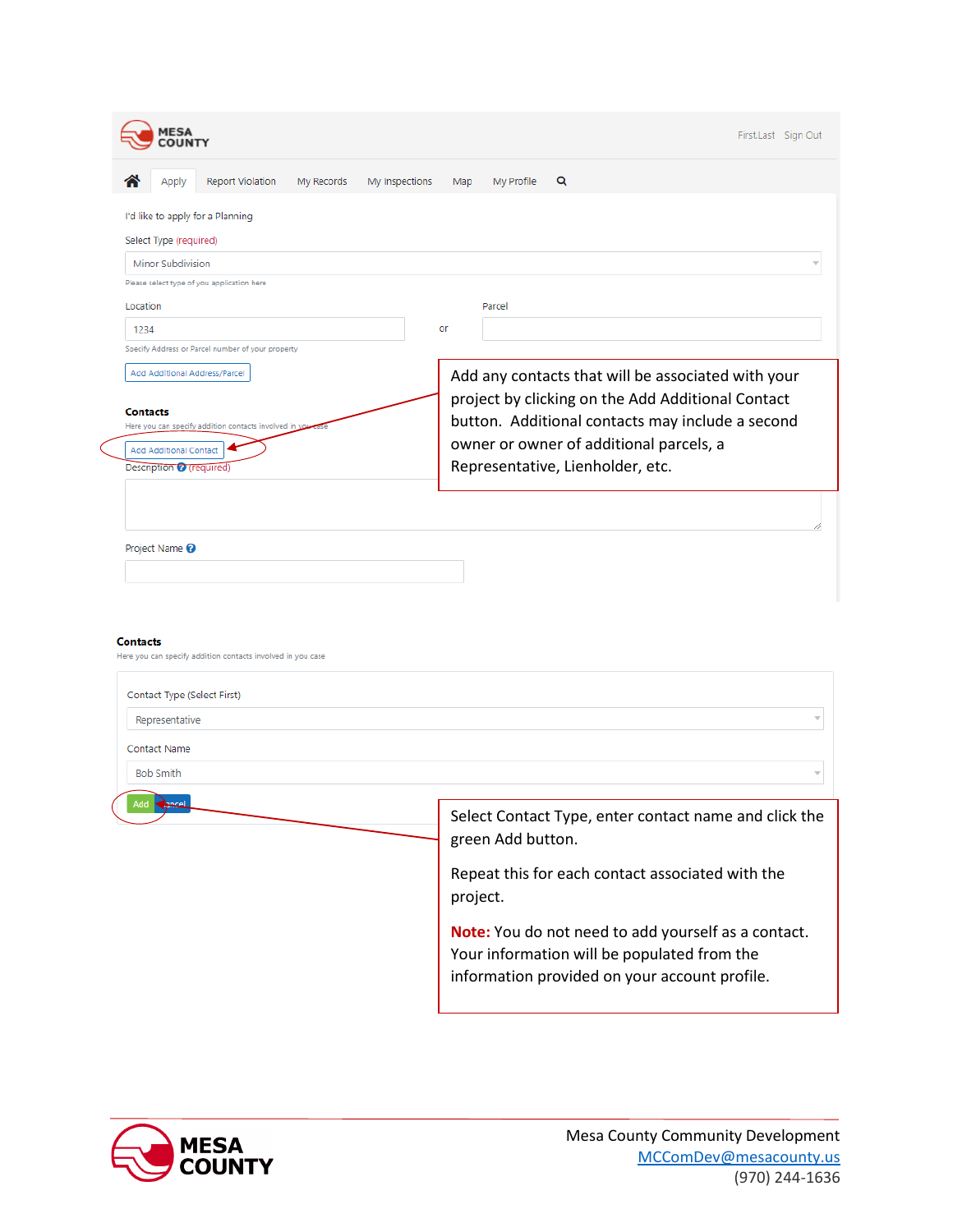| <b>Report Violation</b><br>My Profile<br>Q<br>Apply<br>My Records<br>My Inspections<br>Map<br>I'd like to apply for a Planning<br>Select Type (required)<br>Enter a well detailed description of your project in<br>Administrative Adjustment<br>the Description field. Information that is necessary<br>Please select type of you application here<br>includes: short narrative of the details of the request,<br>Location<br>size of the acreage, the intent of the application<br>or<br>(boundary line adjustment, subdivision, additional<br>Specify Address or Parcel number of your property<br>Dwelling unit, event venue, etc.) and any<br>Add Additional Address/Parcel<br>relevant discussion of why you are making the<br><b>Contacts</b><br>request.<br>Representative<br>Give you project a descriptive name (e.g. "Smith's<br><b>Bob Smith remove</b><br>Here you can specify addition contacts involved in you case<br>Minor Subdivision")<br><b>Add Additional Contact</b><br>Description @ (required)<br>We would like to subdivide the current home site of approximately 1 acre from the larger, approximately 24 acre, property. This would result in a total of two<br>lots with the intent of the larger lot to be further subdivided in a future separate application.<br><b>Project Name @</b><br>Smith Minor Subdivision<br><b>Attachments</b><br><b>Add Attachment</b><br>Continue<br>Clear<br><b>O</b> Open<br>×<br>$\blacktriangleright$ This PC $\blacktriangleright$ Pictures<br>Ō<br>$\checkmark$<br>Sea<br>You may add supporting documentation to your<br>Organize $\blacktriangleright$<br>New folder<br>project application by clicking on the Add Attachment<br><b>Cuick access</b><br>button. Select your files and click the Open button to<br><b>OneDrive</b><br>upload the documents.<br>$\Box$ This PC<br>Documents<br><b>Project Files</b><br>3D Objects<br>Note: Please ensure the documents are accurately<br><b>Desktop</b><br>labeled (e.g. Smith Subdivision Project Narrative,<br><b>El Documents</b><br>Downloads<br>Smith Subdivision Plat, Parcel Location Map, etc)<br>Music<br>Pictures<br>Videos<br>All Files (*.*)<br>$\checkmark$<br>File name:<br>$\checkmark$ | First.Last Sign Out |
|-------------------------------------------------------------------------------------------------------------------------------------------------------------------------------------------------------------------------------------------------------------------------------------------------------------------------------------------------------------------------------------------------------------------------------------------------------------------------------------------------------------------------------------------------------------------------------------------------------------------------------------------------------------------------------------------------------------------------------------------------------------------------------------------------------------------------------------------------------------------------------------------------------------------------------------------------------------------------------------------------------------------------------------------------------------------------------------------------------------------------------------------------------------------------------------------------------------------------------------------------------------------------------------------------------------------------------------------------------------------------------------------------------------------------------------------------------------------------------------------------------------------------------------------------------------------------------------------------------------------------------------------------------------------------------------------------------------------------------------------------------------------------------------------------------------------------------------------------------------------------------------------------------------------------------------------------------------------------------------------------------------------------------------------------------------------------------------------------------------------------------------------------------------------------------------------------------------------------|---------------------|
|                                                                                                                                                                                                                                                                                                                                                                                                                                                                                                                                                                                                                                                                                                                                                                                                                                                                                                                                                                                                                                                                                                                                                                                                                                                                                                                                                                                                                                                                                                                                                                                                                                                                                                                                                                                                                                                                                                                                                                                                                                                                                                                                                                                                                         |                     |
|                                                                                                                                                                                                                                                                                                                                                                                                                                                                                                                                                                                                                                                                                                                                                                                                                                                                                                                                                                                                                                                                                                                                                                                                                                                                                                                                                                                                                                                                                                                                                                                                                                                                                                                                                                                                                                                                                                                                                                                                                                                                                                                                                                                                                         |                     |
|                                                                                                                                                                                                                                                                                                                                                                                                                                                                                                                                                                                                                                                                                                                                                                                                                                                                                                                                                                                                                                                                                                                                                                                                                                                                                                                                                                                                                                                                                                                                                                                                                                                                                                                                                                                                                                                                                                                                                                                                                                                                                                                                                                                                                         |                     |
|                                                                                                                                                                                                                                                                                                                                                                                                                                                                                                                                                                                                                                                                                                                                                                                                                                                                                                                                                                                                                                                                                                                                                                                                                                                                                                                                                                                                                                                                                                                                                                                                                                                                                                                                                                                                                                                                                                                                                                                                                                                                                                                                                                                                                         |                     |
|                                                                                                                                                                                                                                                                                                                                                                                                                                                                                                                                                                                                                                                                                                                                                                                                                                                                                                                                                                                                                                                                                                                                                                                                                                                                                                                                                                                                                                                                                                                                                                                                                                                                                                                                                                                                                                                                                                                                                                                                                                                                                                                                                                                                                         |                     |
|                                                                                                                                                                                                                                                                                                                                                                                                                                                                                                                                                                                                                                                                                                                                                                                                                                                                                                                                                                                                                                                                                                                                                                                                                                                                                                                                                                                                                                                                                                                                                                                                                                                                                                                                                                                                                                                                                                                                                                                                                                                                                                                                                                                                                         |                     |
|                                                                                                                                                                                                                                                                                                                                                                                                                                                                                                                                                                                                                                                                                                                                                                                                                                                                                                                                                                                                                                                                                                                                                                                                                                                                                                                                                                                                                                                                                                                                                                                                                                                                                                                                                                                                                                                                                                                                                                                                                                                                                                                                                                                                                         |                     |
|                                                                                                                                                                                                                                                                                                                                                                                                                                                                                                                                                                                                                                                                                                                                                                                                                                                                                                                                                                                                                                                                                                                                                                                                                                                                                                                                                                                                                                                                                                                                                                                                                                                                                                                                                                                                                                                                                                                                                                                                                                                                                                                                                                                                                         |                     |
|                                                                                                                                                                                                                                                                                                                                                                                                                                                                                                                                                                                                                                                                                                                                                                                                                                                                                                                                                                                                                                                                                                                                                                                                                                                                                                                                                                                                                                                                                                                                                                                                                                                                                                                                                                                                                                                                                                                                                                                                                                                                                                                                                                                                                         |                     |
|                                                                                                                                                                                                                                                                                                                                                                                                                                                                                                                                                                                                                                                                                                                                                                                                                                                                                                                                                                                                                                                                                                                                                                                                                                                                                                                                                                                                                                                                                                                                                                                                                                                                                                                                                                                                                                                                                                                                                                                                                                                                                                                                                                                                                         |                     |
|                                                                                                                                                                                                                                                                                                                                                                                                                                                                                                                                                                                                                                                                                                                                                                                                                                                                                                                                                                                                                                                                                                                                                                                                                                                                                                                                                                                                                                                                                                                                                                                                                                                                                                                                                                                                                                                                                                                                                                                                                                                                                                                                                                                                                         |                     |
|                                                                                                                                                                                                                                                                                                                                                                                                                                                                                                                                                                                                                                                                                                                                                                                                                                                                                                                                                                                                                                                                                                                                                                                                                                                                                                                                                                                                                                                                                                                                                                                                                                                                                                                                                                                                                                                                                                                                                                                                                                                                                                                                                                                                                         |                     |
|                                                                                                                                                                                                                                                                                                                                                                                                                                                                                                                                                                                                                                                                                                                                                                                                                                                                                                                                                                                                                                                                                                                                                                                                                                                                                                                                                                                                                                                                                                                                                                                                                                                                                                                                                                                                                                                                                                                                                                                                                                                                                                                                                                                                                         |                     |
|                                                                                                                                                                                                                                                                                                                                                                                                                                                                                                                                                                                                                                                                                                                                                                                                                                                                                                                                                                                                                                                                                                                                                                                                                                                                                                                                                                                                                                                                                                                                                                                                                                                                                                                                                                                                                                                                                                                                                                                                                                                                                                                                                                                                                         |                     |
|                                                                                                                                                                                                                                                                                                                                                                                                                                                                                                                                                                                                                                                                                                                                                                                                                                                                                                                                                                                                                                                                                                                                                                                                                                                                                                                                                                                                                                                                                                                                                                                                                                                                                                                                                                                                                                                                                                                                                                                                                                                                                                                                                                                                                         |                     |
|                                                                                                                                                                                                                                                                                                                                                                                                                                                                                                                                                                                                                                                                                                                                                                                                                                                                                                                                                                                                                                                                                                                                                                                                                                                                                                                                                                                                                                                                                                                                                                                                                                                                                                                                                                                                                                                                                                                                                                                                                                                                                                                                                                                                                         |                     |
|                                                                                                                                                                                                                                                                                                                                                                                                                                                                                                                                                                                                                                                                                                                                                                                                                                                                                                                                                                                                                                                                                                                                                                                                                                                                                                                                                                                                                                                                                                                                                                                                                                                                                                                                                                                                                                                                                                                                                                                                                                                                                                                                                                                                                         |                     |
|                                                                                                                                                                                                                                                                                                                                                                                                                                                                                                                                                                                                                                                                                                                                                                                                                                                                                                                                                                                                                                                                                                                                                                                                                                                                                                                                                                                                                                                                                                                                                                                                                                                                                                                                                                                                                                                                                                                                                                                                                                                                                                                                                                                                                         |                     |
|                                                                                                                                                                                                                                                                                                                                                                                                                                                                                                                                                                                                                                                                                                                                                                                                                                                                                                                                                                                                                                                                                                                                                                                                                                                                                                                                                                                                                                                                                                                                                                                                                                                                                                                                                                                                                                                                                                                                                                                                                                                                                                                                                                                                                         |                     |
|                                                                                                                                                                                                                                                                                                                                                                                                                                                                                                                                                                                                                                                                                                                                                                                                                                                                                                                                                                                                                                                                                                                                                                                                                                                                                                                                                                                                                                                                                                                                                                                                                                                                                                                                                                                                                                                                                                                                                                                                                                                                                                                                                                                                                         |                     |
|                                                                                                                                                                                                                                                                                                                                                                                                                                                                                                                                                                                                                                                                                                                                                                                                                                                                                                                                                                                                                                                                                                                                                                                                                                                                                                                                                                                                                                                                                                                                                                                                                                                                                                                                                                                                                                                                                                                                                                                                                                                                                                                                                                                                                         |                     |
|                                                                                                                                                                                                                                                                                                                                                                                                                                                                                                                                                                                                                                                                                                                                                                                                                                                                                                                                                                                                                                                                                                                                                                                                                                                                                                                                                                                                                                                                                                                                                                                                                                                                                                                                                                                                                                                                                                                                                                                                                                                                                                                                                                                                                         |                     |
|                                                                                                                                                                                                                                                                                                                                                                                                                                                                                                                                                                                                                                                                                                                                                                                                                                                                                                                                                                                                                                                                                                                                                                                                                                                                                                                                                                                                                                                                                                                                                                                                                                                                                                                                                                                                                                                                                                                                                                                                                                                                                                                                                                                                                         |                     |
|                                                                                                                                                                                                                                                                                                                                                                                                                                                                                                                                                                                                                                                                                                                                                                                                                                                                                                                                                                                                                                                                                                                                                                                                                                                                                                                                                                                                                                                                                                                                                                                                                                                                                                                                                                                                                                                                                                                                                                                                                                                                                                                                                                                                                         |                     |
|                                                                                                                                                                                                                                                                                                                                                                                                                                                                                                                                                                                                                                                                                                                                                                                                                                                                                                                                                                                                                                                                                                                                                                                                                                                                                                                                                                                                                                                                                                                                                                                                                                                                                                                                                                                                                                                                                                                                                                                                                                                                                                                                                                                                                         |                     |
|                                                                                                                                                                                                                                                                                                                                                                                                                                                                                                                                                                                                                                                                                                                                                                                                                                                                                                                                                                                                                                                                                                                                                                                                                                                                                                                                                                                                                                                                                                                                                                                                                                                                                                                                                                                                                                                                                                                                                                                                                                                                                                                                                                                                                         |                     |
|                                                                                                                                                                                                                                                                                                                                                                                                                                                                                                                                                                                                                                                                                                                                                                                                                                                                                                                                                                                                                                                                                                                                                                                                                                                                                                                                                                                                                                                                                                                                                                                                                                                                                                                                                                                                                                                                                                                                                                                                                                                                                                                                                                                                                         |                     |
|                                                                                                                                                                                                                                                                                                                                                                                                                                                                                                                                                                                                                                                                                                                                                                                                                                                                                                                                                                                                                                                                                                                                                                                                                                                                                                                                                                                                                                                                                                                                                                                                                                                                                                                                                                                                                                                                                                                                                                                                                                                                                                                                                                                                                         |                     |
|                                                                                                                                                                                                                                                                                                                                                                                                                                                                                                                                                                                                                                                                                                                                                                                                                                                                                                                                                                                                                                                                                                                                                                                                                                                                                                                                                                                                                                                                                                                                                                                                                                                                                                                                                                                                                                                                                                                                                                                                                                                                                                                                                                                                                         |                     |
|                                                                                                                                                                                                                                                                                                                                                                                                                                                                                                                                                                                                                                                                                                                                                                                                                                                                                                                                                                                                                                                                                                                                                                                                                                                                                                                                                                                                                                                                                                                                                                                                                                                                                                                                                                                                                                                                                                                                                                                                                                                                                                                                                                                                                         |                     |
| Open<br>Cancel                                                                                                                                                                                                                                                                                                                                                                                                                                                                                                                                                                                                                                                                                                                                                                                                                                                                                                                                                                                                                                                                                                                                                                                                                                                                                                                                                                                                                                                                                                                                                                                                                                                                                                                                                                                                                                                                                                                                                                                                                                                                                                                                                                                                          |                     |

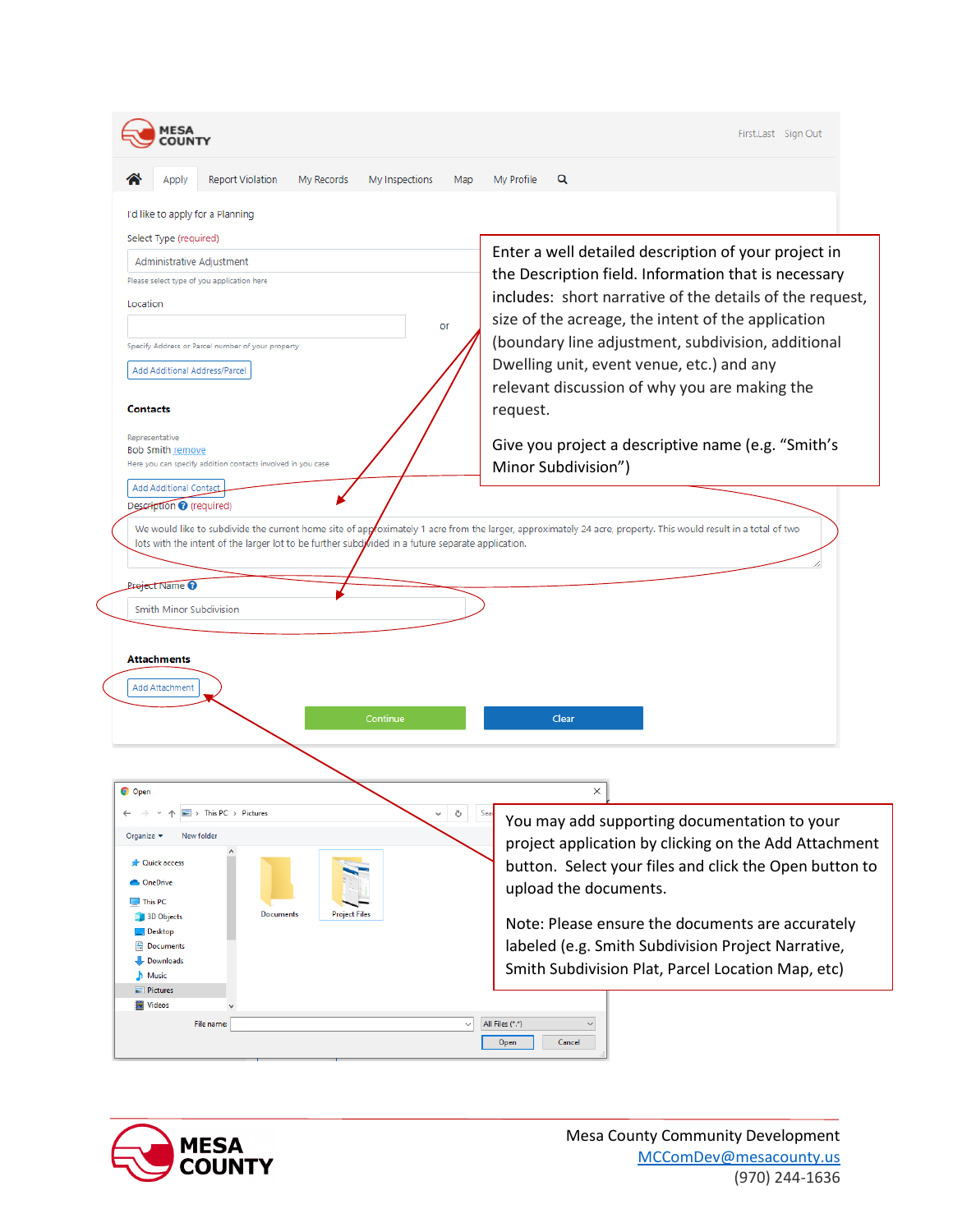| <b>MESA</b><br><b>COUNTY</b>                                                                                                                                                                                                        | First.Last Sign Out                                                    |
|-------------------------------------------------------------------------------------------------------------------------------------------------------------------------------------------------------------------------------------|------------------------------------------------------------------------|
| <b>Report Violation</b><br>My Records<br>My Inspections<br>Map<br>Annly                                                                                                                                                             | My Profile<br>Q                                                        |
| I'd like to apply for a Planning<br>Select Type (required)<br>Administrative Adjustment<br>Please select type of you application here<br>Location<br>or                                                                             | $\overline{\mathbf{v}}$<br>Parcel                                      |
| Specify Address or Parcel number of your property<br>Add Additional Address/Parcel<br><b>Contacts</b>                                                                                                                               |                                                                        |
| Representative<br><b>Bob Smith remove</b><br>Here you can specify addition contacts involved in you case<br>Add Additional Contact                                                                                                  |                                                                        |
| Description <sup>O</sup> (required)<br>We would like to subdivide the current home site of approximately 1 acre from the larger,<br>lots with the intent of the larger lot to be further subdivided in a future separate applicatio | When your application is complete, click the green<br>Continue button. |
| Project Name <sup>@</sup><br>Smith Minor Subdivision<br><b>Attachments</b>                                                                                                                                                          |                                                                        |
| File                                                                                                                                                                                                                                |                                                                        |
| <b>B</b> Building Plans.jpg remove                                                                                                                                                                                                  |                                                                        |
| D Location Map.jpg remove                                                                                                                                                                                                           |                                                                        |
| Add Attachment<br>Continue                                                                                                                                                                                                          | Clear                                                                  |
|                                                                                                                                                                                                                                     |                                                                        |
| Review<br>Please check and review all information. Click 'Submit' button if you want to submit<br>Request or 'Back' to change entered data or cancel a submission                                                                   |                                                                        |
| Administrative Adjustment<br>Planning type:                                                                                                                                                                                         |                                                                        |
| First.Last<br>Submitter<br>Contacts:                                                                                                                                                                                                | Verify your project information and carefully read the                 |
| <b>Nepresentative Bob Smith</b>                                                                                                                                                                                                     | provided Declaration. If you agree, click the check box                |
| Description:<br>We would like to subdivide the current home site of approximately 1 acre from the<br><b>Farge</b>                                                                                                                   | next to "I certify" and click the green Submit button                  |
| acre, property. This would result in a total of two lots with the intent of the larger lot to                                                                                                                                       |                                                                        |

**Poclarations**<br> **Examples of the second degree that all of the above information provided is**<br>
scurved and correct. I understand that submission of this application does not guarantee approval of the<br>
proposed crigitative



construction. I also understand that failure to provide complete and accurate information at the time of submission may result in delay or denial of  $\mathbf{g}_s$  application. (required)

**Jecl**arations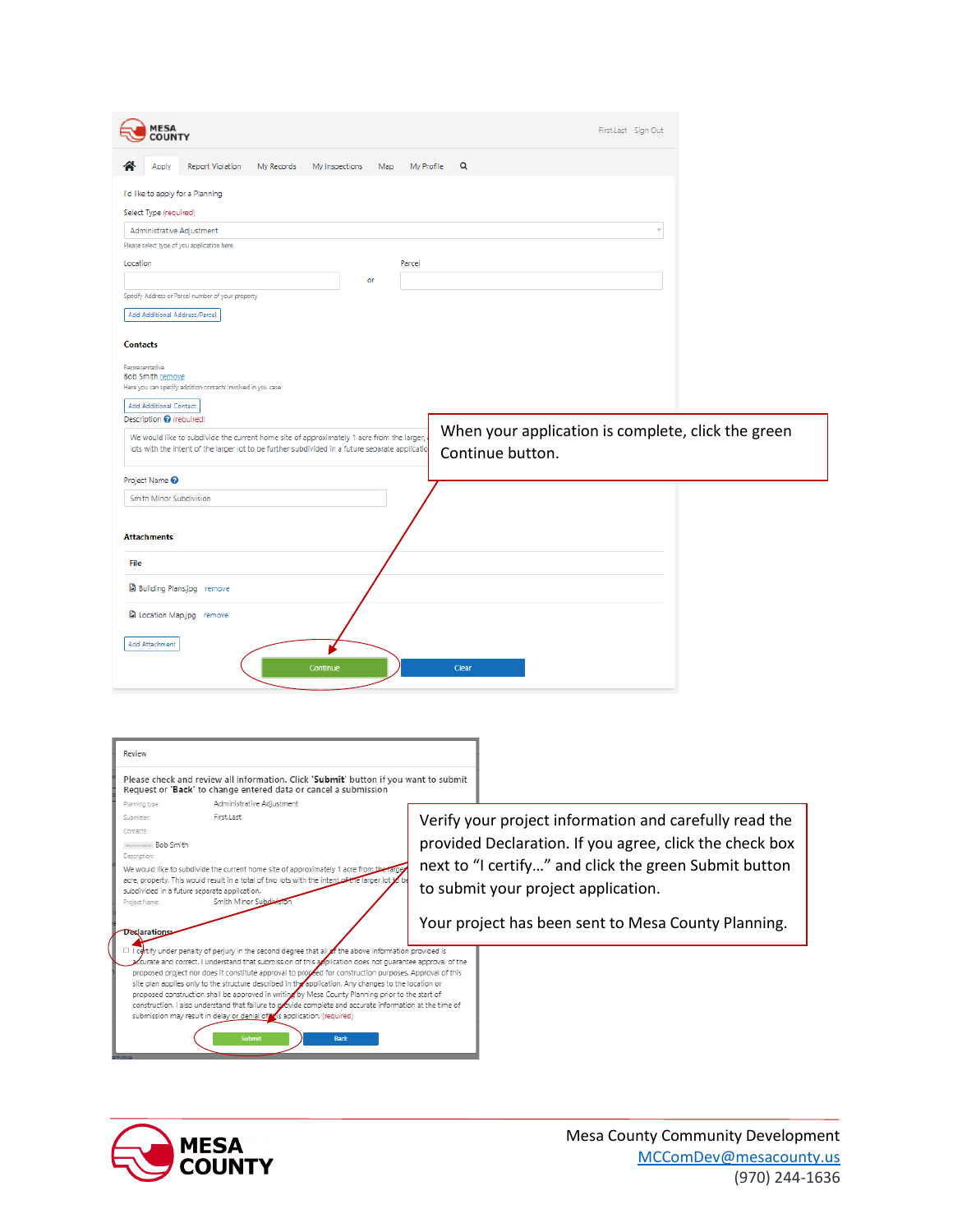| <b>MESA</b><br><b>OUNTY</b>                                                                                                                                                                                                                                                                              | First.Last Sign Out                                                                                                                                                                                          |
|----------------------------------------------------------------------------------------------------------------------------------------------------------------------------------------------------------------------------------------------------------------------------------------------------------|--------------------------------------------------------------------------------------------------------------------------------------------------------------------------------------------------------------|
| <b>Report Violation</b><br>My Records<br>My Inspections<br>Apply                                                                                                                                                                                                                                         | Q<br>My Profile<br>Map                                                                                                                                                                                       |
| ● Active ○ All ○ Closed ○ Require My Attention                                                                                                                                                                                                                                                           |                                                                                                                                                                                                              |
| Record #<br>Address                                                                                                                                                                                                                                                                                      | $\overline{\psi}$<br>Type<br><b>Status</b>                                                                                                                                                                   |
|                                                                                                                                                                                                                                                                                                          | <b>Reset Filter</b>                                                                                                                                                                                          |
| Record #<br><b>Type</b>                                                                                                                                                                                                                                                                                  | <b>Created</b><br><b>Expiration Date</b><br><b>Status</b>                                                                                                                                                    |
| PRO2021-0222<br>Planning / Administrative Adjustment<br><b>O</b> We would like to subdivide the curren                                                                                                                                                                                                   | 07:44 AM<br>App Received                                                                                                                                                                                     |
|                                                                                                                                                                                                                                                                                                          | You may see all projects, permit and code violations submitted by<br>your account by clicking on the My Records tab at the top of the page.                                                                  |
|                                                                                                                                                                                                                                                                                                          | To see additional information about a certain project, including where<br>the project is in the approval process, click on the project number.                                                               |
|                                                                                                                                                                                                                                                                                                          | The project record will open allowing you to see the details you<br>entered, current status of the project, attachments added by you, the<br>Planning staff or review agencies and the Application Progress. |
| <b>MESA</b><br><b>COUNTY</b>                                                                                                                                                                                                                                                                             | First.Last Sign Out                                                                                                                                                                                          |
| Report Violation<br>My Records<br>My Inspections<br>Apply                                                                                                                                                                                                                                                | My Profile<br>Q<br>Map                                                                                                                                                                                       |
| $\bigstar$ Back                                                                                                                                                                                                                                                                                          |                                                                                                                                                                                                              |
| Record: PRO2021-0222<br>Planning / Administrative Adjustment<br><b>Details</b><br><b>Application Progress</b><br>Header<br>Attachments                                                                                                                                                                   |                                                                                                                                                                                                              |
| Planning                                                                                                                                                                                                                                                                                                 | Administrative Adjustment                                                                                                                                                                                    |
| Address                                                                                                                                                                                                                                                                                                  | Parcel                                                                                                                                                                                                       |
| Issued<br>N/A                                                                                                                                                                                                                                                                                            | <b>Expiration Date</b><br>N/A                                                                                                                                                                                |
| <b>Record Status</b>                                                                                                                                                                                                                                                                                     | Closed Date<br>N/A                                                                                                                                                                                           |
| App Received<br>Description<br>We would like to subdivide the current home site of approximately 1 acre<br>from the larger, approximately 24 acre, property. This would result in a total<br>of two lots with the intent of the larger lot to be further subdivided in a<br>future separate application. | Contacts<br>Representative Bob Smith<br>Portal user First Last                                                                                                                                               |

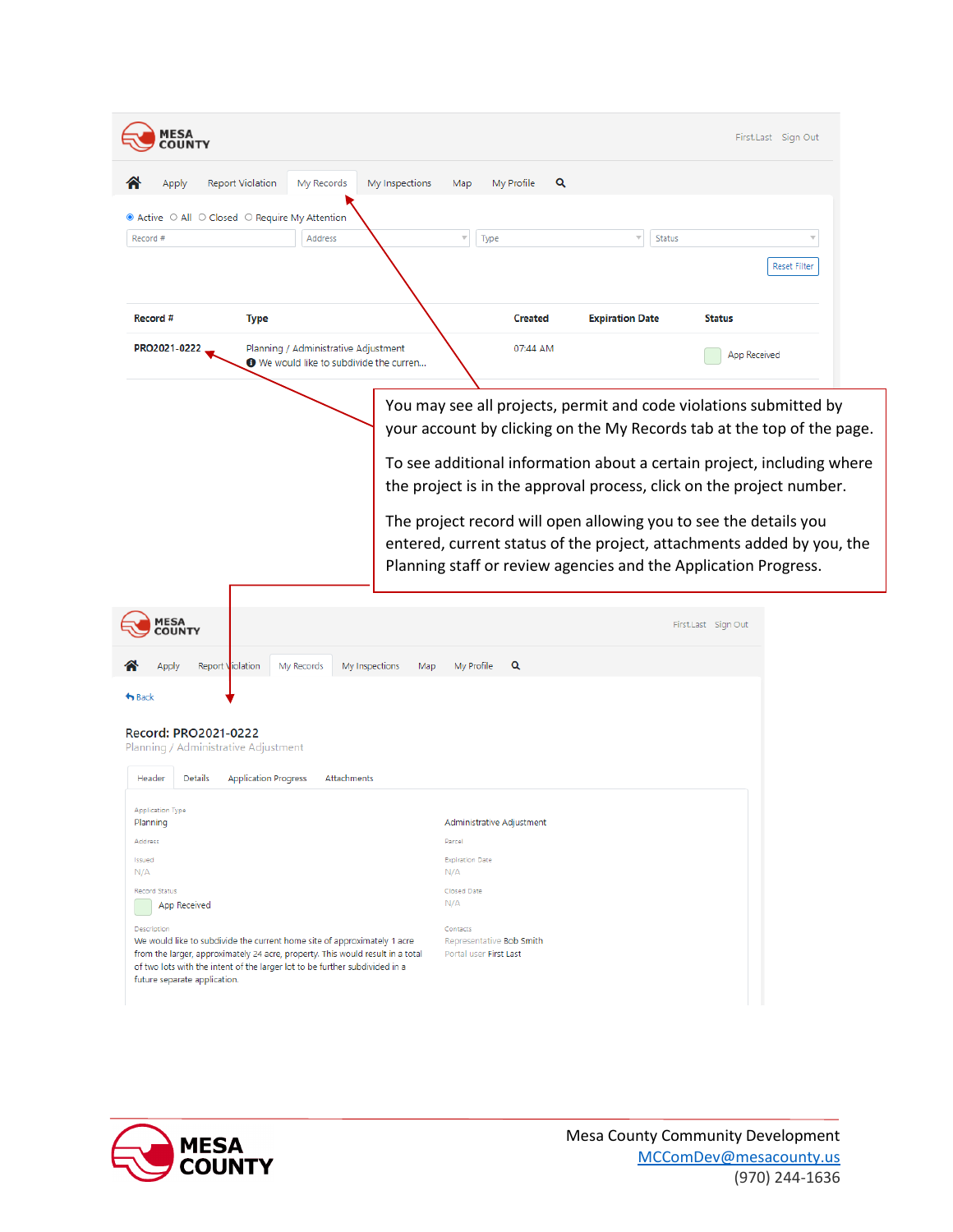|        | Record: PRO2021-0222         | Planning / Administrative Adjustment<br>A Additional Information is Required |                                         |                          |                                          |                                                                                                                                                                                                                                       |  |
|--------|------------------------------|------------------------------------------------------------------------------|-----------------------------------------|--------------------------|------------------------------------------|---------------------------------------------------------------------------------------------------------------------------------------------------------------------------------------------------------------------------------------|--|
| Header | Complete Activity<br>Details | <b>Application Progress</b>                                                  | Attachments                             |                          |                                          |                                                                                                                                                                                                                                       |  |
|        | Role                         | <b>Task Name</b>                                                             | <b>Added</b>                            | <b>Closed</b>            | <b>Result</b>                            | Comment                                                                                                                                                                                                                               |  |
|        | Applicant                    | Additional<br>Information is<br>Required                                     | Oct 21, 2021<br>08:05 AM                |                          |                                          |                                                                                                                                                                                                                                       |  |
|        | Planner                      | Application<br>Review and<br>Completness<br>check                            | Oct 21, 2021<br>08:03 AM                | Oct 21, 2021<br>08:05 AM | Additional<br>Information is<br>Required | Please upload a completed Development<br>Application signed by all parcel owners and<br>leinholders. We will also need a new survey<br>detailing current improvements and the distance of<br>each property boundary line.             |  |
|        | SS<br>Administration         | Assign Planner                                                               | Oct 21, 2021<br>08:02 AM                | Oct 21, 2021<br>08:03 AM | Completed                                | Project assigned to Planner Amber Swasey                                                                                                                                                                                              |  |
|        | SS<br>Administration         | Application<br>Received                                                      | Oct 21, 2021<br>07:44 AM                | Oct 21, 2021<br>08:02 AM | <b>Assign Planner</b>                    | Application received 10/21/2021 by AS                                                                                                                                                                                                 |  |
| Legend | Completed                    |                                                                              |                                         |                          |                                          |                                                                                                                                                                                                                                       |  |
|        |                              |                                                                              | able to follow along as it is reviewed. |                          |                                          | The progress of the project is tracked in the Application Progress tab. You will be                                                                                                                                                   |  |
|        |                              |                                                                              |                                         |                          |                                          | The Planner and Review Agencies will upload comments that may need your<br>attention. You will be able to see their comments under the comments field. Any<br>documents that they upload will be available under the Attachments tab. |  |

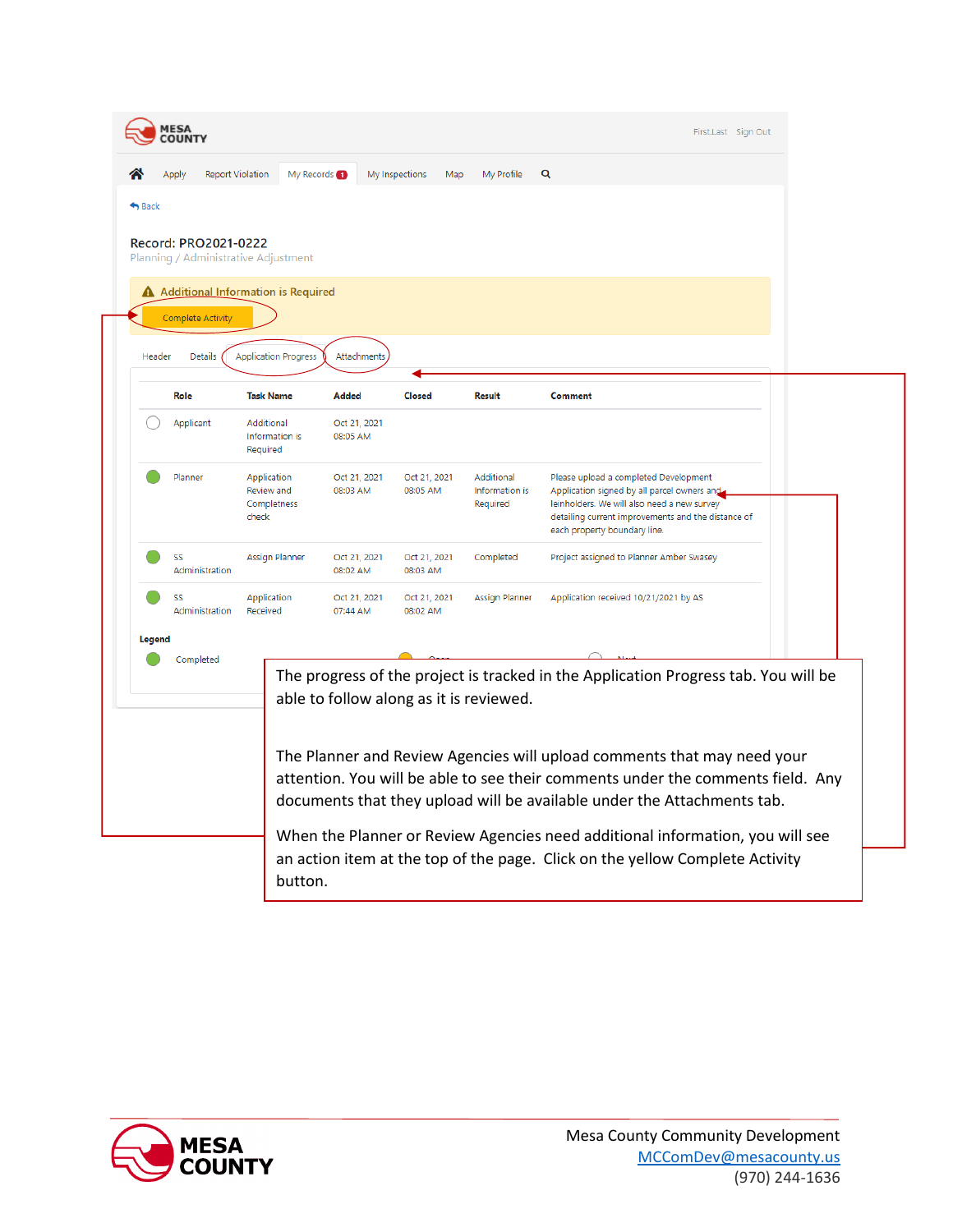|         | Complete Activity                                                                                                                                                        | x |
|---------|--------------------------------------------------------------------------------------------------------------------------------------------------------------------------|---|
| Action  |                                                                                                                                                                          |   |
|         | TK21-3167 Additional Information is Required                                                                                                                             |   |
|         | Activity Result                                                                                                                                                          |   |
|         | Additional Information Submitted                                                                                                                                         |   |
|         | Attachments                                                                                                                                                              |   |
| File    |                                                                                                                                                                          |   |
|         | <b>D</b> Smith Subdivision Development Application.pdf remove                                                                                                            |   |
| Comment | Add Attachment<br>Attached is the requested Development Application and Improvement Survey. Please let me know if you<br>need any additional information for my project. |   |
|         | Submit<br>Cancel                                                                                                                                                         |   |
|         | You may upload requested documents by clicking on the Add Attachment button.                                                                                             |   |
|         | You can also answer questions posed by the Planner or Review Agency or provide<br>additional information by typing in the Comment box.                                   |   |
|         | Click the green Submit button to complete your response.                                                                                                                 |   |
|         | To help move your projects through the process as efficiently as possible,                                                                                               |   |